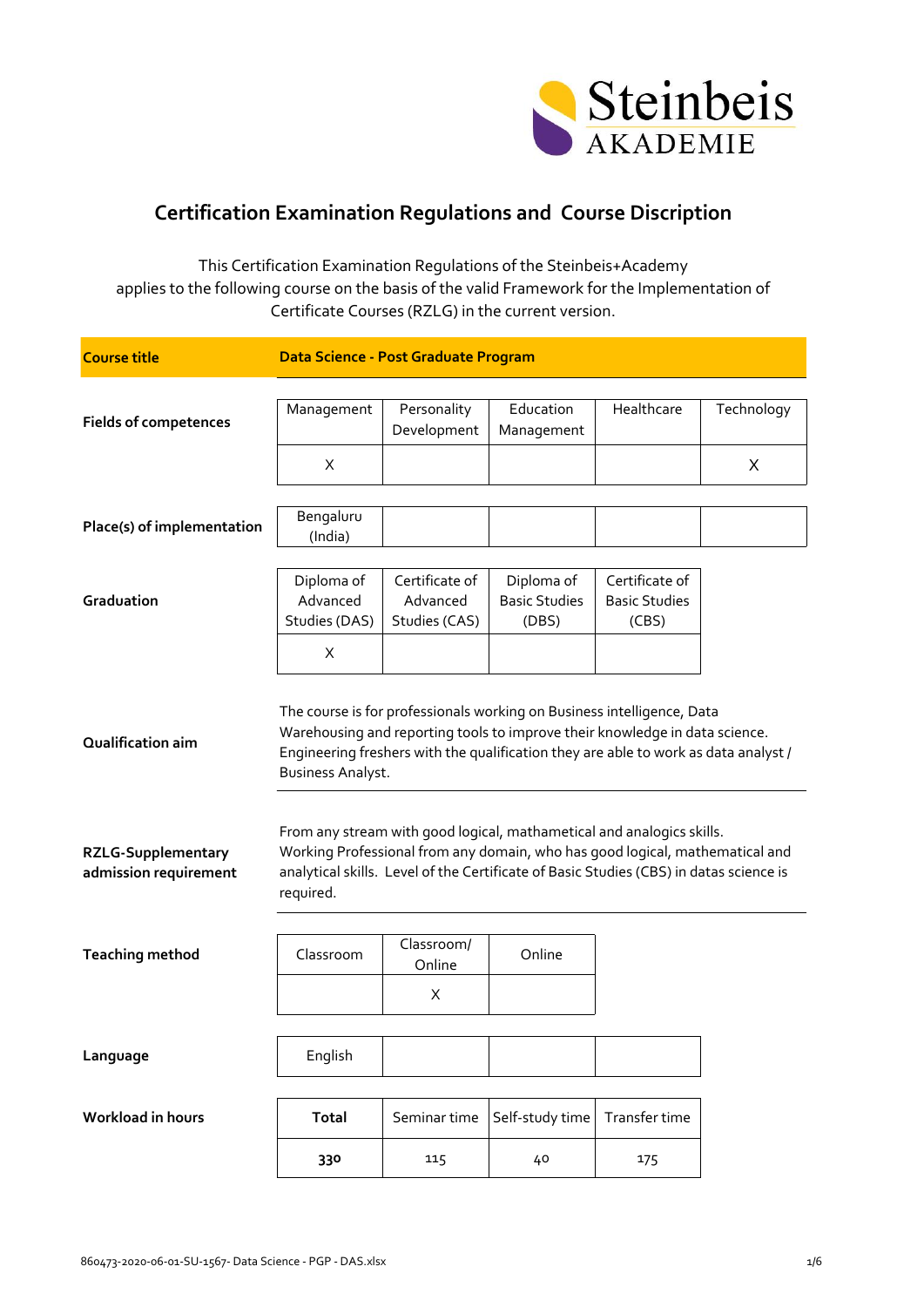

## **Type of performance records (LNW)**

| Examination<br>(K) | Presentation/<br>oral<br>examination | Case (C) | Transfer paper<br>(TA) | Project study<br>paper (PSA) |
|--------------------|--------------------------------------|----------|------------------------|------------------------------|
|                    |                                      |          |                        |                              |

## **Contents**

| <b>Modules</b>                                | <b>Key topics</b>                                                                                                                                                                                                                                                                                                                                                                                                                                                                                                                                | Seminar<br>time/h |
|-----------------------------------------------|--------------------------------------------------------------------------------------------------------------------------------------------------------------------------------------------------------------------------------------------------------------------------------------------------------------------------------------------------------------------------------------------------------------------------------------------------------------------------------------------------------------------------------------------------|-------------------|
| Introduction to core python Programming       | Overview of Python-Starting with Python;<br>Why Python for data science? Anaconda vs.<br>python; Introduction to installation of Python<br>and Packages; Introduction to Python Editors &<br>IDE's(Jupyter,/Ipython); Understand<br>Jupyternotebook & Customize Settings;<br>Data Types & Data objects/structures (strings,<br>Tuples, Lists, Dictionaries); List and Dictionary<br>Comprehensions; Debugging & Code profiling;<br>Built-in Functions (Text, numeric, date, utility<br>functions); User defined functions - Lambda<br>functions. | 4                 |
| <b>Datascience Project Lifecycle</b>          | Introduction to Types of analytics, project life<br>cycle                                                                                                                                                                                                                                                                                                                                                                                                                                                                                        | $\mathbf{2}$      |
| <b>Github and Kaggle</b>                      | Intro to Github and Kaggle and accounts creation                                                                                                                                                                                                                                                                                                                                                                                                                                                                                                 | $\mathbf{2}$      |
| <b>Introduction to R Programming</b>          | Overview of R - Starting with R; Installation R<br>and Rstudio; Data Types & Data structures; Data<br>Importing and Exporting                                                                                                                                                                                                                                                                                                                                                                                                                    | $\overline{2}$    |
| <b>Basic Statistics &amp; Scientific Work</b> | Scientific work; methodical approach für data<br>collection and analysis; Data Types, Measure Of<br>central tendency, Sampling Funnel; Python DS<br>libraries Pandas, Numpy, Scikit, matplotlib);<br>Mesures of Dispersion, Expected Value<br>R coding; Random Variable, Probability, Probility<br>Distribution (Normal and Logistic)<br>R coding; Graphical Techniques (Bar, Boxplot and<br>histogram etc); R coding;<br>Skewness & Kurtosis, Sampling Variation; R<br>coding                                                                   | 6                 |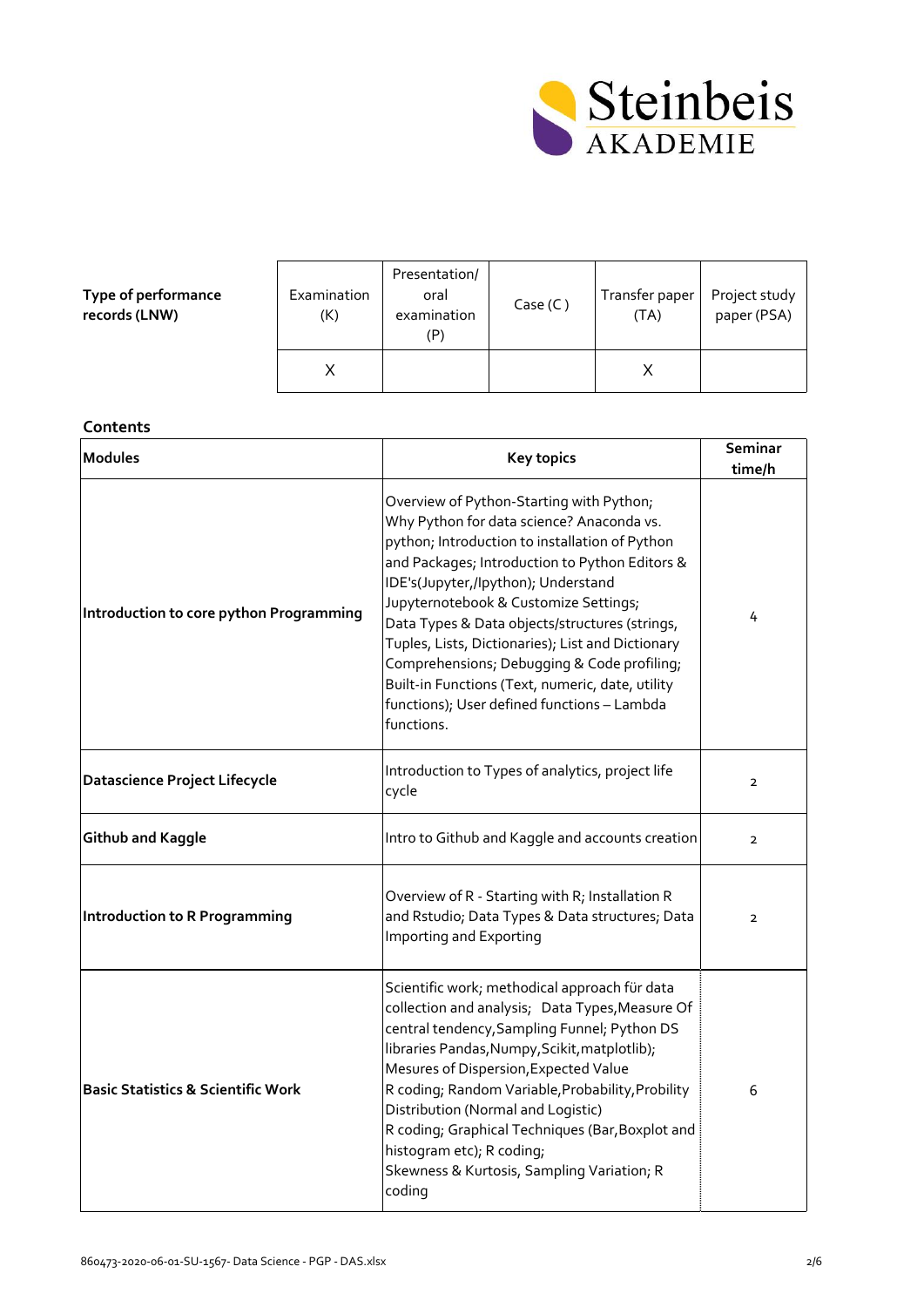

| <b>Interferential Statistics</b> | CLT, Confidence interval; R coding; Introduction<br>to concept with examples( 2 proportion test, 2 t<br>sample t test); Python DS coding concepts and<br>challenges; Anova and Chisquare case studies;<br>Python DS coding challenges                                                                                                                                             | 4              |
|----------------------------------|-----------------------------------------------------------------------------------------------------------------------------------------------------------------------------------------------------------------------------------------------------------------------------------------------------------------------------------------------------------------------------------|----------------|
| <b>Linear Regression</b>         | Scatter Diagram, Corr Analysis, Priciples of<br>Regression; Python DS coding challenges; Intro<br>to Simple Linear Regression; Python DS coding<br>challenges; Multiple Linear Regression; Python<br>DS coding challenges                                                                                                                                                         | 4              |
| <b>Logistic Regression</b>       | Principles of Logistic regression; Python DS<br>coding challenges; Multiple Logistic Regression,<br>ROC curve, Gain chart, Chisquare theory hands<br>on Python DS coding challenges                                                                                                                                                                                               | 4              |
| Data Mining - Unsupervised I     | Clustering - Hierarchical; Python DS coding<br>challenges; Clustering - Kmeans; Python DS<br>coding challenges                                                                                                                                                                                                                                                                    | 4              |
| <b>Dimension Reduction</b>       | PCA; Python DS coding challenges                                                                                                                                                                                                                                                                                                                                                  | $\overline{2}$ |
| Data Mining - Unsupervised II    | Unsupervised - Network Analytics(update the<br>code in better way); Python DS coding<br>challenges; Association Rules; Python DS coding<br>challenges; Recomender System; Python DS<br>coding challenges                                                                                                                                                                          | 6              |
| <b>Text Mining</b>               | Introduction to Text Mining and applications;<br>Python DS coding challenges;<br>Vector Space Method (VSM)[Text<br>processing, TDM and Weights]; Python DS<br>coding challenges; Word clouds and LDA; Python<br>DS coding challenges; Latent Semantic Analysis<br>(LSA); Python DS coding challenges; NLP<br>introduction, NER and Emotion mining; Python<br>DS coding challenges | 6              |
| Chatbot                          | Chatbot introduction, types bots and demo                                                                                                                                                                                                                                                                                                                                         | $\mathbf{1}$   |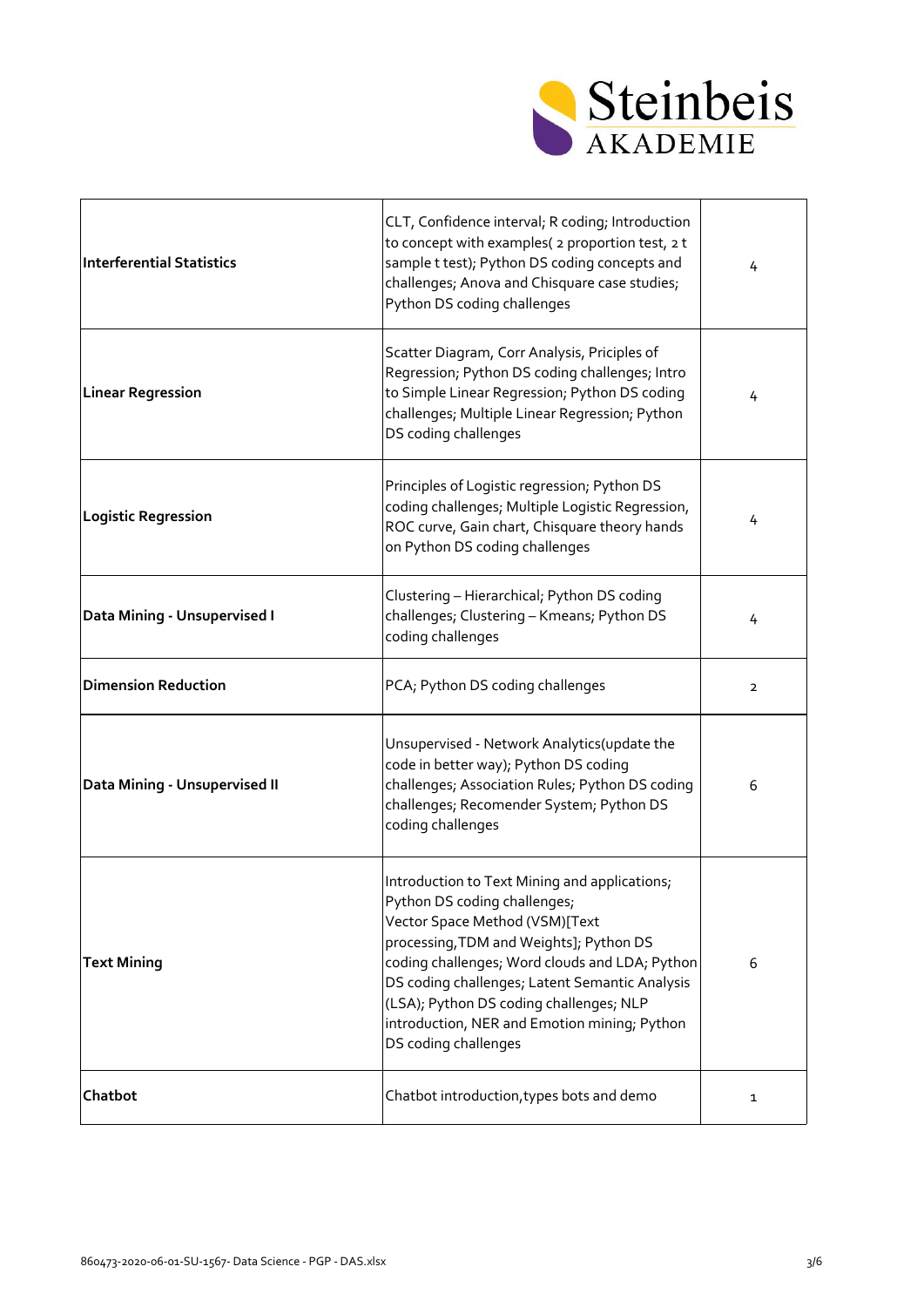

| <b>Algorithms I</b>                       | Naïve Bayes; KNN; Decision Tree; Random<br>Forest; Bagging, boosting and stocking - Part1;<br>Bagging, boosting and stocking - Part2; XGBM;<br>LGBM; Python DS coding challenges                                                                                                                                                                                                                                                                                                        | 6              |
|-------------------------------------------|-----------------------------------------------------------------------------------------------------------------------------------------------------------------------------------------------------------------------------------------------------------------------------------------------------------------------------------------------------------------------------------------------------------------------------------------------------------------------------------------|----------------|
| Regularization                            | Lasso and Ridge Regressions; Python DS coding<br>challenges                                                                                                                                                                                                                                                                                                                                                                                                                             | $\overline{2}$ |
| <b>Algorithms II</b>                      | ANN; SVM; Introduction to CNN and RNN;<br>Python DS coding challenges                                                                                                                                                                                                                                                                                                                                                                                                                   | $\overline{2}$ |
| Forecasting                               | Introduction to Timeseries, Level, Trend and<br>Sesonality, strategy (Python DS coding<br>challenges);<br>Scatter plot, Lag plot, ACF, Principles of<br>Visualization, Naïve forecasts (Introduction to R<br>shiny (deployment));<br>Forecast in Error and it metrics, Model Based<br>Approaches (Introduction to Python flask<br>(deployment));<br>Model Based approach cont, AR Model for errors<br>(DS Project 1);<br>Data driven approaches, MA and exp Smoothing<br>(DS Project 1) | 6              |
| <b>Survival Analysis</b>                  | Concept with a business case (DS Project 1)                                                                                                                                                                                                                                                                                                                                                                                                                                             | $\overline{2}$ |
| DS Projekt 1-8                            |                                                                                                                                                                                                                                                                                                                                                                                                                                                                                         |                |
| SQL                                       |                                                                                                                                                                                                                                                                                                                                                                                                                                                                                         | $\overline{7}$ |
| <b>Machine Learning additional topics</b> | Train, Test & Validation Distribution; ML<br>Strategy, Computation Graph; Evaluation<br>Metric, Human Level Performance; (Python DS<br>coding concepts and challenges)                                                                                                                                                                                                                                                                                                                  | $\overline{2}$ |
| <b>Mathematics</b>                        | Calculus (Python DS coding concepts and<br>challenges);<br>Linear Algebra; Probability                                                                                                                                                                                                                                                                                                                                                                                                  | $\overline{2}$ |
| Intro to Neural Network & Deep Learning   | Intro, Deep Learning Importance [Strength &<br>Limiltation] and SP   MLP                                                                                                                                                                                                                                                                                                                                                                                                                | $\overline{2}$ |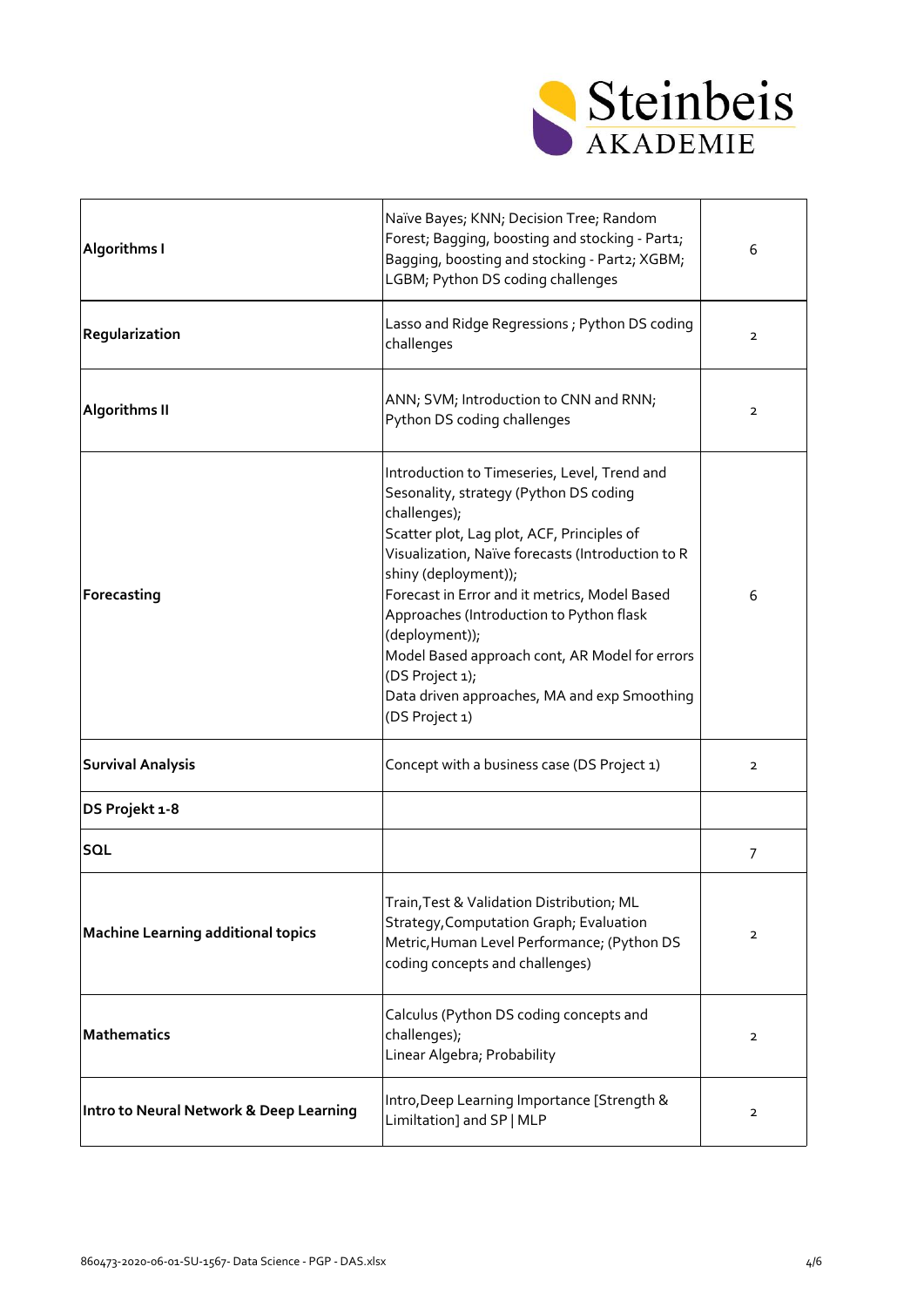

| <b>Feed Forward &amp; Backward Propagation</b> | Neural Network Overview, Neural Network<br>Representation and Activation Function; Loss<br>Function, Importance of Non-linear Activation<br>Function and Gradient Descent for Neural<br>Network | 4              |
|------------------------------------------------|-------------------------------------------------------------------------------------------------------------------------------------------------------------------------------------------------|----------------|
| Parameter & Hyperparameter                     | Train, Test & Validation Set, Vanishing &<br>Exploding Gradient, Dropout and Regularization                                                                                                     | $\overline{2}$ |
| Optimization                                   | Bias Correction; RMS Prop; Adam; Ada;<br>AdaBoost; Learning Rate; Tuning; Softmax                                                                                                               | $\overline{2}$ |
| <b>Python Environment for Deep learning</b>    | NLTK; Spacy & Gensim; OpenCV; Tensorflow<br>and Keras                                                                                                                                           | $\overline{2}$ |
| <b>Data Processing - Text Processing</b>       | Representation; Data Cleaning; Data<br>Preprocessing and Similarity                                                                                                                             | $\overline{2}$ |
| <b>Data Processing - Image Processing</b>      | Image, Image Transformation and Filters; Noise<br>Removal, Correlation & Convolution; Edge<br>Detection; Non Maximum Suppression &<br>Hysterisis; Fourier Domain; Video Processing              | 4              |
| <b>Feature Extraction</b>                      | Image Feature; Descriptors                                                                                                                                                                      | $\overline{2}$ |
| <b>Object Detection</b>                        | Detection & Classification                                                                                                                                                                      | $\overline{2}$ |
| <b>CNN</b>                                     | Computer Vision; Why Convolution;<br>Convolution; Padding; Pooling                                                                                                                              | $\overline{2}$ |
| <b>CNN - Deep Convolution Model</b>            | Case Studies; Classic Networks; Inception; Open<br>Source Implementation; Transfer Learning                                                                                                     | $\overline{2}$ |
| <b>CNN - Detection Algorithm</b>               | Object Localization; Landmark Detection; Object<br>Detection; Bounding Box Prediction; Yolo                                                                                                     | $\overline{2}$ |
| <b>CNN - Face Recognition</b>                  | What is Face Recognition; One Shot Learning;<br>Siamese Network; Triplet Loss; Face Verification;<br>Neural Style Transfer; Deep Conv Net Learning                                              | $\overline{2}$ |